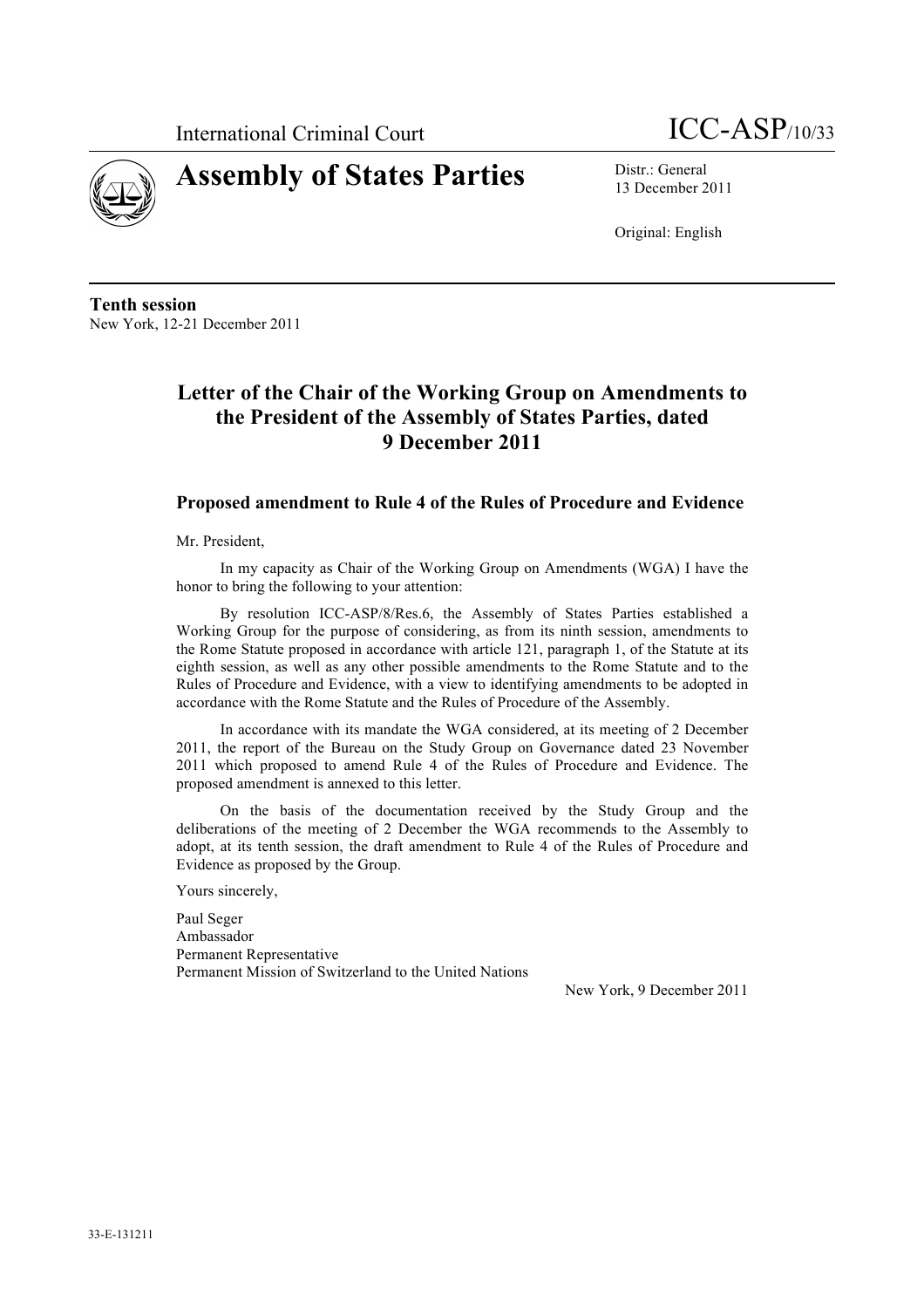### **Annex**

# **Extract from the report of the Bureau on the Study Group on Governance**<sup>1</sup>

#### **IV. Cluster II: Strengthening the institutional framework within the Court**

17. Some meetings of the Study Group have focused on this cluster. In addition, the focal point conducted informal consultations with representatives of interested States Parties and organs of the Court as a way to identify areas on which the Study Group should concentrate its discussions. After consultations in respect to these issues, it was agreed to address, subject to discussions in related clusters, the following topics:

(a) Powers and competences of the Presidency of the Court in relation to the judiciary;

(b) Relationship between the Presidency and the Registry with regard to the administration of the Court; and

(c) Administrative accountability of the Office of the Prosecutor and its relationship with the other organs of the Court.

[…]

20. As regards the powers and competencies of the Presidency, there was a range of general issues to be considered, in particular those related to the assignment of judges to divisions, which is a cross-cutting issue with cluster I. The focal point was also of the view that other issues for discussion could include some of the questions raised by the Committee on Budget and Finance in previous recommendations, such as the role of the Presidency in reviewing the judicial calendar.

21. The work of the Study Group in relation with this cluster focused mainly in reviewing the potential role of the Presidency in the assignment of judges to divisions, with the Study Group considering this as a possible way to strengthen the Presidency's authority to oversee the administration of judges and minimize, to the extent possible, situations resulting in the extension of judicial mandates and/or the excusal of judges. Building on the conclusions reached in cluster I related to the extension of judges, the Study Group considered that the current mechanism to assign judges to divisions could potentially limit the proper administration of the Court, responsibility which lays in the Presidency. The focal point submitted to the consideration of the Study Group a draft amendment to the Rules of Procedure and Evidence transferring the decision on the assignment of judges to divisions from the plenary of judges to the Presidency. The focal point also noted that such an amendment could already be applicable to the composition of divisions that will follow the election of six new judges, in case the amendment is adopted by the Assembly at its tenth session. The proposal received unanimous support from States. The Presidency informed the Study Group that a majority of judges was opposed to the draft amendment. **Having considered the view of the majority of judges, the Study Group nevertheless recommends the Assembly to consider and adopt at its tenth session, the draft amendment to rule 4 of the Rules of Procedure and Evidence** (appendix I)**.**

[…]

-

 $1$  ICC-ASP/10/30.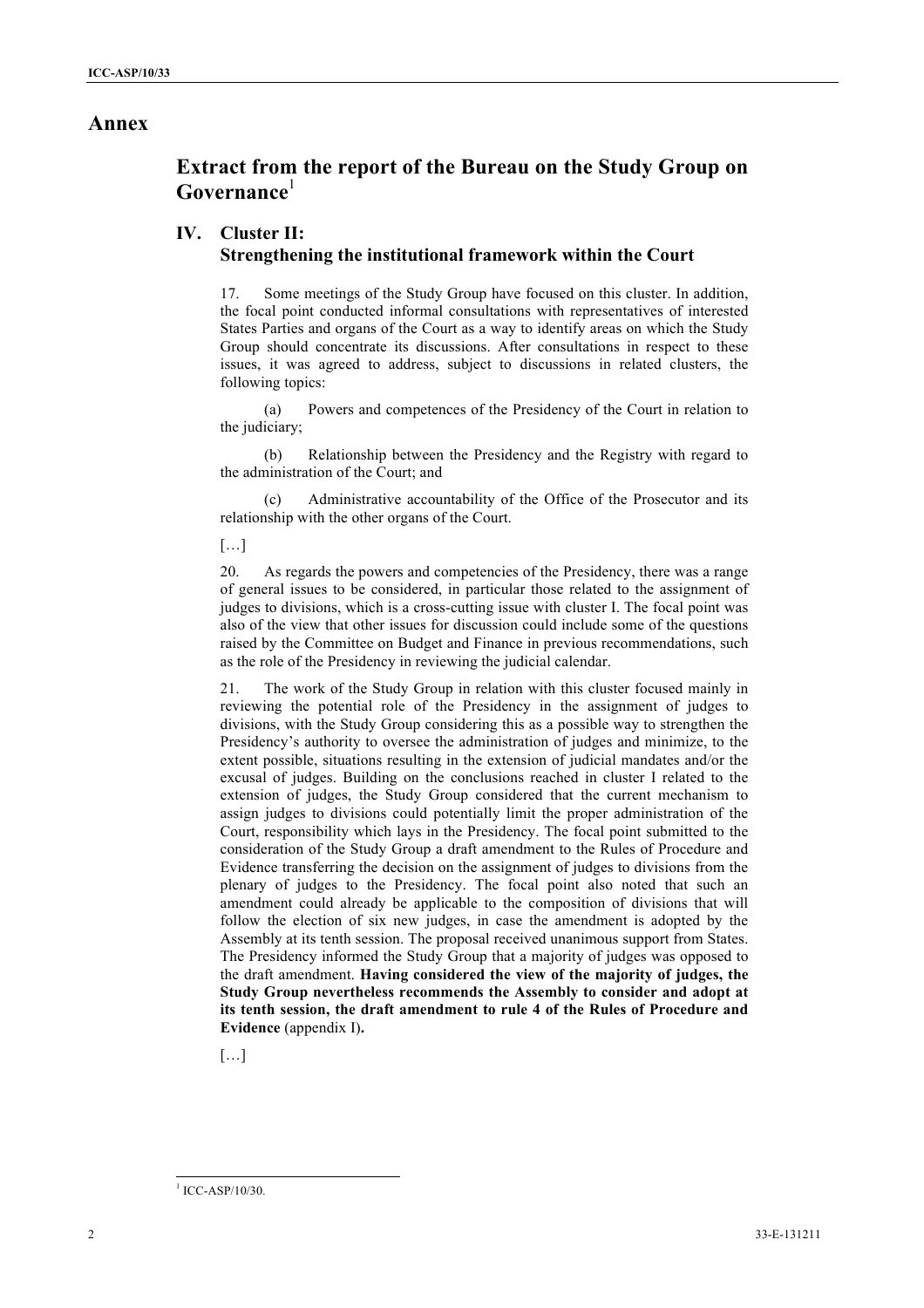#### **VI. Recommendations**

29. The Study Group recommends that the Assembly:

 $\left[\ldots\right]$ 

(f) Adopt at its tenth session the draft amendment to rule 4 of the Rules of Procedure and Evidence (annex I);

[…]

#### **Annex I**

### **Draft resolution on amendments to the rule 4 of the Rules of Procedure and Evidence**

#### *The Assembly of States Parties,*

*Recalling* the need to conduct a structured dialogue between States Parties and the Court with a view to strengthening the institutional framework of the Rome Statute system and enhancing the efficiency and effectiveness of the Court while fully preserving its judicial independence;

*Recognizing* that enhancing the efficiency and effectiveness of the Court is of a common interest both for the Assembly of States Parties and the Court,

*Recalling* operative paragraphs 1 and 2 of resolution ICC-ASP/9/Res. $2^2$  and article 51 of the Rome Statute,

1. *Decides* that rule 4, paragraph 1, of the Rules of Procedure and Evidence<sup>3</sup> is replaced as follows:

"Rule 4 Plenary sessions

The judges shall meet in plenary session after having made their solemn undertaking, in conformity with rule 5. At that session the judges shall elect the President and Vice-Presidents."

2. *Further decides* that the following Rule 4 *bis* is inserted after Rule 4:

"Rule 4 *bis* The Presidency

1. Pursuant to article 38, paragraph 3, the Presidency is established upon election by the plenary session of the judges.

2. As soon as possible following its establishment, the Presidency shall, after consultation with the judges, decide on the assignment of judges to divisions in accordance with article 39, paragraph 1."

-

<sup>2</sup> *Official Records … Ninth session … 2010* (ICC-ASP/9/20), vol. I.

<sup>&</sup>lt;sup>3</sup> Official Records ... First session ... 2002 (ICC-ASP/1/3 and Corr.1), part II.A.